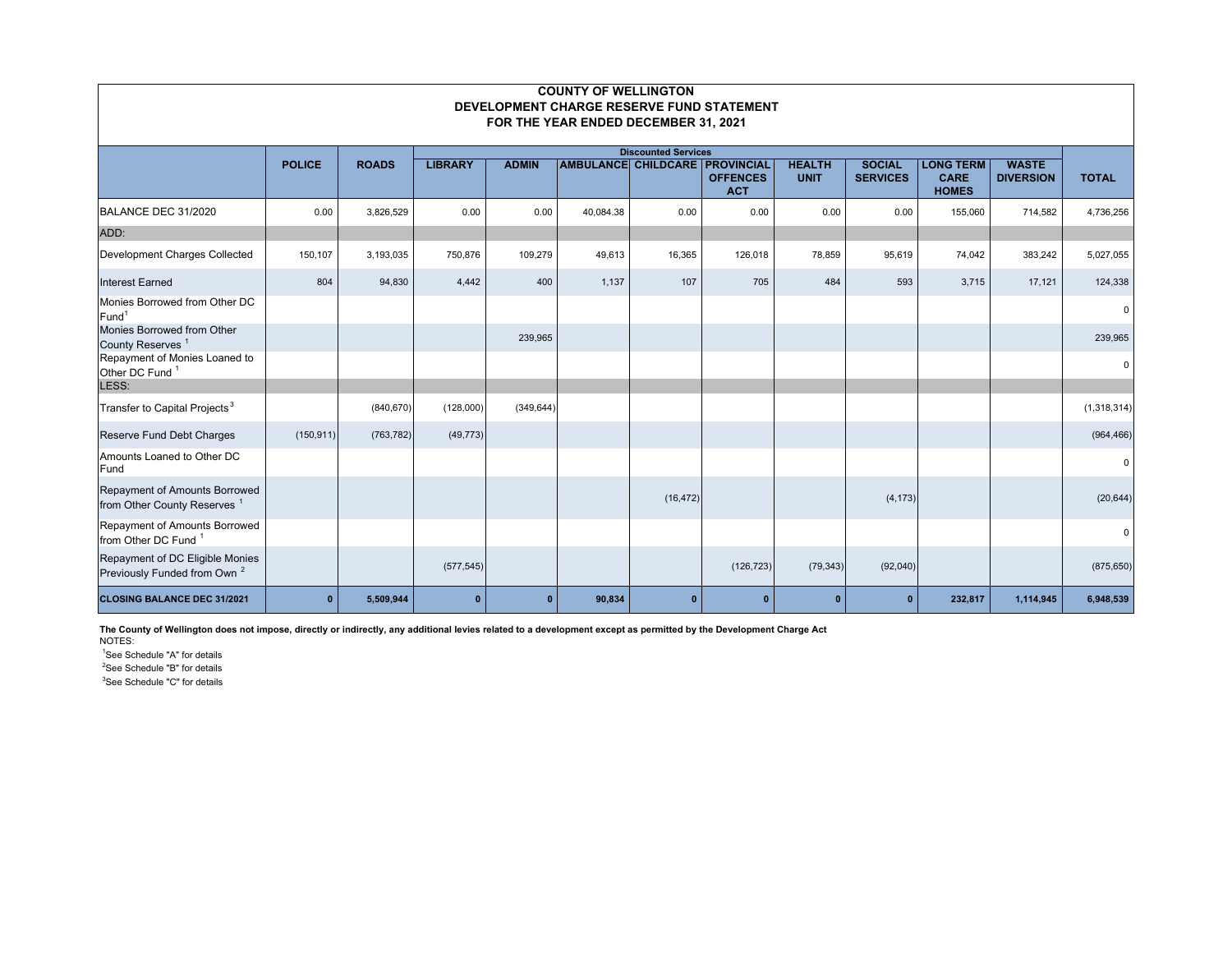## **SCHEDULE "A" COUNTY OF WELLINGTON DEVELOPMENT CHARGE INTERFUND BORROWING FOR THE YEAR ENDED DECEMBER 31, 2021**

|                | Loans issued under 2007 Development Charge Study | Note: Bank of Canada rate on February 1, 2008 was 4.25%             |                       |                  |          |                          |                       |
|----------------|--------------------------------------------------|---------------------------------------------------------------------|-----------------------|------------------|----------|--------------------------|-----------------------|
| Year           | <b>Borrowing Fund</b>                            | <b>Lending Fund</b>                                                 | <b>Balance Jan 1</b>  | Loan             | Interest | <b>Repayments</b>        | <b>Balance Dec 31</b> |
|                |                                                  |                                                                     |                       |                  |          |                          |                       |
| 2007           | <b>DC Social Services</b>                        | <b>Property Reserve</b>                                             |                       | \$<br>483,570.00 |          |                          | \$<br>483,570.00      |
| Previous years | <b>DC Social Services</b>                        | <b>Property Reserve</b>                                             |                       |                  |          | (163, 717.09)<br>\$      | \$<br>336, 143.40     |
| 2014           | <b>DC Social Services</b>                        | <b>Property Reserve</b>                                             | \$<br>319,852.91      |                  |          | \$<br>(23, 323.46)       | \$<br>296,529.45      |
| 2015           | DC Social Services                               | <b>Property Reserve</b>                                             | \$<br>296,529.45      |                  |          | \$<br>(29,055.90)        | \$<br>267,473.55      |
| 2016           | <b>DC Social Services</b>                        | <b>Property Reserve</b>                                             | \$<br>267,473.55      |                  |          | \$<br>(42, 742.71)       | \$<br>224,730.84      |
| 2017           | DC Social Services                               | <b>Property Reserve</b>                                             | \$<br>224,730.84      |                  |          | \$<br>(51,904.56)        | \$<br>172,826.28      |
| 2018           | DC Social Services                               | <b>Property Reserve</b>                                             | \$<br>172,826.28      |                  |          | \$<br>(39,045.08)        | \$<br>133,781.20      |
| 2019           | <b>DC Social Services</b>                        | Property Reserve                                                    | \$<br>133,781.20      |                  |          | \$<br>(66, 741.23)       | \$<br>67,039.97       |
| 2020           | DC Social Services                               | <b>Property Reserve</b>                                             | \$<br>67,039.97       |                  |          | \$<br>(62, 867.37)       | \$<br>4,172.60        |
| 2021           | <b>DC Social Services</b>                        | <b>Property Reserve</b>                                             | \$<br>4,172.60        |                  |          | \$<br>(4, 172.60)        | \$                    |
| 2010           | DC Child Care                                    | <b>Property Reserve</b>                                             |                       | \$<br>37,708.15  |          |                          | \$<br>37,708.15       |
| 2011           | DC Child Care                                    | <b>Property Reserve</b>                                             | 37,708.15             |                  |          | (3,762.67)               | \$<br>33,945.48       |
|                |                                                  |                                                                     | \$                    |                  |          | \$                       |                       |
| 2012<br>2013   | DC Child Care                                    | <b>Property Reserve</b>                                             | \$<br>33,945.48       | \$<br>107,432.00 |          | \$<br>(5,825.50)         | \$<br>135,551.98      |
|                | DC Child Care                                    | <b>Property Reserve</b>                                             | \$<br>135,551.98      |                  |          | \$<br>(4, 587.12)        | \$<br>130,964.86      |
| 2014           | DC Child Care                                    | <b>Property Reserve</b>                                             | \$<br>130,964.86      |                  |          | \$<br>(6, 575.61)        | \$<br>124,389.25      |
| 2015           | DC Child Care                                    | <b>Property Reserve</b>                                             | \$<br>124,389.25      |                  |          | \$<br>(8,098.05)         | \$<br>116,291.20      |
| 2016           | DC Child Care                                    | <b>Property Reserve</b>                                             | \$<br>116,291.20      |                  |          | \$<br>(11, 675.69)       | \$<br>104,615.51      |
| 2017           | DC Child Care                                    | <b>Property Reserve</b>                                             | \$<br>104,615.51      |                  |          | \$<br>(11, 521.35)       | \$<br>93,094.16       |
| 2018           | DC Child Care                                    | <b>Property Reserve</b>                                             | \$<br>93,094.16       |                  |          | \$<br>(6,618.63)         | \$<br>86,475.53       |
| 2019           | DC Child Care                                    | <b>Property Reserve</b>                                             | \$<br>86,475.53       |                  |          | \$<br>(11,889.06)        | \$<br>74,586.47       |
| 2020<br>2021   | DC Child Care<br>DC Child Care                   | <b>Property Reserve</b>                                             | \$<br>74,586.47<br>\$ |                  |          | \$<br>(11, 188.64)<br>\$ | \$<br>63,397.83       |
|                |                                                  | <b>Property Reserve</b>                                             | 63,397.83             |                  |          | (16, 471.64)             | \$<br>46,926.19       |
|                | Loans issued under 2012 Development Charge Study |                                                                     |                       |                  |          |                          |                       |
|                |                                                  | Note: Bank of Canada rate on July 2 2012 1.25% - Date of new by-law |                       |                  |          |                          |                       |
| Year           | <b>Borrowing Fund</b>                            | <b>Lending Fund</b>                                                 | Balance Jan 1         | Loan             | Interest | <b>Repayments</b>        | <b>Balance Dec 31</b> |
| 2013           | <b>DC Police</b>                                 | <b>Property Reserve</b>                                             |                       | \$<br>350,000.00 |          |                          | \$<br>350,000.00      |
| 2014           | <b>DC Police</b>                                 | <b>Property Reserve</b>                                             | \$<br>350,000.00      |                  |          |                          | \$<br>350,000.00      |
| 2015           | DC Police                                        | <b>Property Reserve</b>                                             | \$<br>350,000.00      |                  |          |                          | \$<br>350,000.00      |
| 2016           | <b>DC Police</b>                                 | <b>Property Reserve</b>                                             | \$<br>350,000.00      |                  |          |                          | \$<br>350,000.00      |
| 2017           | DC Police                                        | <b>Property Reserve</b>                                             | \$<br>350,000.00      |                  |          |                          | \$<br>350,000.00      |
| 2018           | DC Police                                        | <b>Property Reserve</b>                                             | \$<br>350,000.00      |                  |          |                          | \$<br>350,000.00      |
| 2019           | <b>DC Police</b>                                 | <b>Property Reserve</b>                                             | \$<br>350,000.00      |                  |          |                          | \$<br>350,000.00      |
| 2020           | <b>DC Police</b>                                 | <b>Property Reserve</b>                                             | \$<br>350,000.00      |                  |          |                          | \$<br>350,000.00      |
| 2021           | DC Police**                                      | Property Reserve                                                    | \$<br>350,000.00      |                  |          |                          | \$<br>350,000.00      |
|                |                                                  |                                                                     |                       |                  |          |                          |                       |
|                |                                                  |                                                                     |                       |                  |          |                          |                       |
|                |                                                  |                                                                     |                       |                  |          |                          |                       |
|                | Loans issued under 2017 Development Charge Study |                                                                     |                       |                  |          |                          |                       |
|                |                                                  | Note: Bank of Canada rate on June 1 2017 .75% - Date of new by-law  |                       |                  |          |                          |                       |
| Year           | <b>Borrowing Fund</b>                            | <b>Lending Fund</b>                                                 | <b>Balance Jan 1</b>  | Loan             | Interest | <b>Repayments</b>        | <b>Balance Dec 31</b> |
|                |                                                  |                                                                     |                       |                  |          |                          |                       |
| 2020           | DC Admin                                         | <b>Property Reserve</b>                                             |                       | \$<br>56,544.19  |          |                          | \$<br>56,544.19       |
| 2021           | DC Admin                                         | Property Reserve                                                    | 56,544.19<br>\$       |                  |          |                          | \$<br>56,544.19       |
|                |                                                  |                                                                     |                       |                  |          |                          |                       |
| 2021           | DC Admin                                         | General Capital Reserve                                             |                       | 239,965.06       |          |                          | \$<br>239,965.06      |
| NOTES:         |                                                  |                                                                     |                       |                  |          |                          |                       |

dance with the Development Charges Act, 1997 and O.Reg. 82/98, s.11(1) money may be borrowed from another DC fund, but must be paid back with interest defined as the Bank of Canada rate on the day the by-law comes into force

- Loan amounts, loan repayments, and interest calculations will be made on December 31<sup>st</sup> of each year

\*\* This internal loan is not currently being repaid as available collections do not exceed eligible growth related debt for Rockwood OPP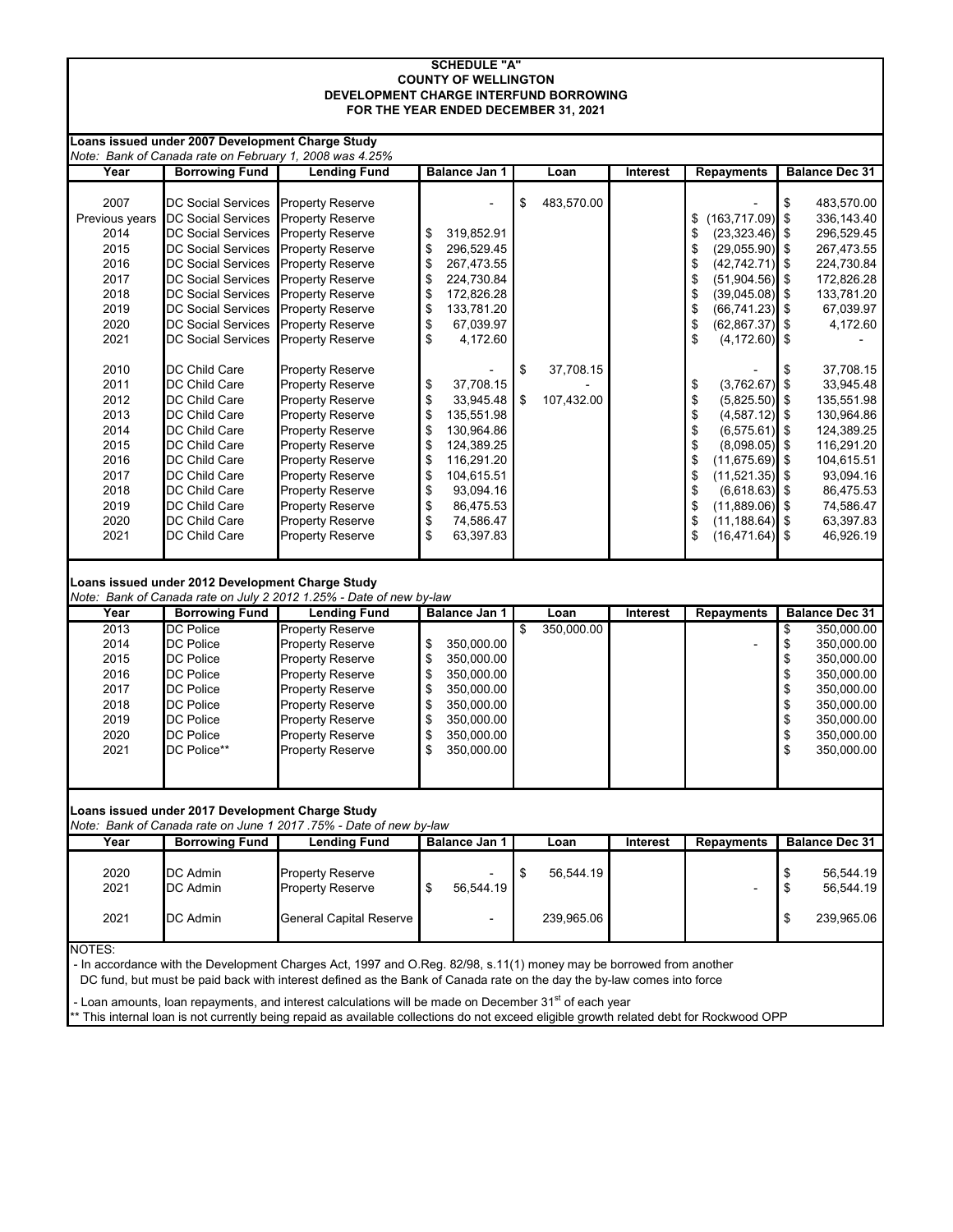## **SCHEDULE "B" COUNTY OF WELLINGTON DEVELOPMENT CHARGE REPAYMENT OF ELIGIBLE AMOUNTS PREVIOUSLY FUNDED FROM OWN FUNDS FOR THE YEAR ENDED DECEMBER 31, 2021**

| Year                                | <b>Borrowing Fund</b>     | <b>Lending Fund</b>     | <b>Balance Jan 1</b> | Loan         | <b>Interest</b> | <b>Repayments</b>        | <b>Balance Dec 31</b>                   |
|-------------------------------------|---------------------------|-------------------------|----------------------|--------------|-----------------|--------------------------|-----------------------------------------|
| <b>Harriston Library</b>            |                           |                         |                      |              |                 |                          |                                         |
| 2017                                | <b>DC Library</b>         | <b>Property Reserve</b> |                      | 2,137,930.00 |                 | (353, 279.77)<br>\$      | 1,784,650.23<br>$\sqrt{3}$              |
| 2018                                | <b>DC Library</b>         | <b>Property Reserve</b> | \$1,784,650.23       |              |                 | \$<br>(52, 811.35)       | $\sqrt[6]{\frac{1}{2}}$<br>1,731,838.88 |
| 2019                                | <b>DC Library</b>         | <b>Property Reserve</b> | \$1,731,838.88       |              |                 | \$<br>(286, 795.81)      | $\sqrt{2}$<br>1,445,043.07              |
| 2020                                | DC Library                | <b>Property Reserve</b> | \$1,445,043.07       |              |                 | (324, 815.37)<br>\$      | \$<br>1,120,227.70                      |
| 2021                                | <b>DC Library</b>         | <b>Property Reserve</b> | \$1,120,227.70       |              |                 | \$<br>(577, 544.87)      | \$<br>542,682.83                        |
|                                     |                           |                         |                      |              |                 |                          |                                         |
| <b>Fergus Library</b>               |                           |                         |                      |              |                 |                          |                                         |
| 2017                                | <b>DC Library</b>         | <b>Property Reserve</b> |                      | 1,187,695.60 |                 |                          | 1,187,695.60<br>\$                      |
| 2018                                | <b>DC Library</b>         | <b>Property Reserve</b> | \$1,187,695.60       |              |                 |                          | \$<br>1,187,695.60                      |
| 2019                                | <b>DC Library</b>         | <b>Property Reserve</b> | \$1,187,695.60       |              |                 |                          | \$<br>1,187,695.60                      |
| 2020                                | <b>DC Library</b>         | <b>Property Reserve</b> | \$1,187,695.60       |              |                 |                          | \$<br>1,187,695.60                      |
| 2021                                | <b>DC Library</b>         | <b>Property Reserve</b> | \$1,187,695.60       |              |                 |                          | \$<br>1,187,695.60                      |
|                                     |                           |                         |                      |              |                 |                          |                                         |
| Orangeville and Guelph Health Unit  |                           |                         |                      |              |                 |                          |                                         |
| 2017                                | <b>DC Health Unit</b>     | <b>Property Reserve</b> |                      | 523,038.00   |                 | $(24, 148.64)$ \$<br>\$  | 498,889.36                              |
| 2018                                | <b>DC Health Unit</b>     | <b>Property Reserve</b> | 498,889.36<br>\$     |              |                 | \$<br>(32, 574.77)       | \$<br>466,314.59                        |
| 2019                                | DC Health Unit            | <b>Property Reserve</b> | 466,314.59           |              |                 | \$<br>(54, 916.06)       | $\sqrt{3}$<br>411,398.53                |
| 2020                                | <b>DC Health Unit</b>     | <b>Property Reserve</b> | \$<br>411,398.53     |              |                 | \$<br>(51, 841.85)<br>\$ | \$<br>359,556.68                        |
| 2021                                | DC Health Unit            | <b>Property Reserve</b> | \$<br>359,556.68     |              |                 | (79, 342.87)             | \$<br>280,213.81                        |
| Fergus OW Office                    |                           |                         |                      |              |                 |                          |                                         |
| 2017                                | <b>DC Social Services</b> | <b>Property Reserve</b> |                      | 381,700.00   |                 |                          | 381,700.00<br>\$                        |
| 2018                                | <b>DC Social Services</b> | <b>Property Reserve</b> | 381,700.00<br>\$     |              |                 |                          | \$<br>381,700.00                        |
| 2019                                | <b>DC Social Services</b> | <b>Property Reserve</b> | 381,700.00           |              |                 |                          | 381,700.00                              |
| 2020                                | <b>DC Social Services</b> | <b>Property Reserve</b> | \$<br>381,700.00     |              |                 |                          | \$<br>\$<br>381,700.00                  |
| 2021                                | <b>DC Social Services</b> | <b>Property Reserve</b> | \$<br>381,700.00     |              |                 | \$<br>(92,039.56)        | \$<br>289,660.44                        |
|                                     |                           |                         |                      |              |                 |                          |                                         |
| Aboyne Child Care Office Relocation |                           |                         |                      |              |                 |                          |                                         |
| 2017                                | <b>DC Social Services</b> | <b>Property Reserve</b> |                      | 75,419.00    |                 |                          | 75,419.00<br>\$                         |
| 2018                                | <b>DC Social Services</b> | <b>Property Reserve</b> | \$<br>75.419.00      |              |                 |                          | \$<br>75,419.00                         |
| 2019                                | <b>DC Social Services</b> | <b>Property Reserve</b> | \$<br>75,419.00      |              |                 |                          | \$<br>75,419.00                         |
| 2020                                | <b>DC Social Services</b> | <b>Property Reserve</b> | \$<br>75,419.00      |              |                 |                          | \$<br>75,419.00                         |
| 2021                                | <b>DC Social Services</b> | <b>Property Reserve</b> | \$<br>75,419.00      |              |                 |                          | \$<br>\$<br>75,419.00                   |
|                                     |                           |                         |                      |              |                 |                          |                                         |
| City of Guelph POA Facility         |                           |                         |                      |              |                 |                          |                                         |
| 2017                                | DC POA                    | <b>Property Reserve</b> |                      | 937,767.20   |                 |                          | \$<br>937,767.20                        |
| 2018                                | DC POA                    | <b>Property Reserve</b> | \$<br>937,767.20     |              |                 |                          | \$<br>937,767.20                        |
| 2019                                | DC POA                    | <b>Property Reserve</b> | \$<br>937,767.20     |              |                 |                          | \$<br>937,767.20                        |
| 2020                                | DC POA                    | <b>Property Reserve</b> | \$<br>937,767.20     |              |                 | \$<br>(53, 787.66)       | \$<br>883,979.54                        |
| 2021                                | <b>DC POA</b>             | <b>Property Reserve</b> | \$<br>883,979.54     |              |                 | \$<br>(126, 723.03)      | \$<br>757,256.51                        |
| NTC                                 |                           |                         |                      |              |                 |                          |                                         |

NOTES:

 - In accordance with the Development Charges Background Study dated February 24, 2017, capital items have been included for the recovery of the prior D.C. study's unfunded growth related projects that were funded from own funds.

- Payments are made as funds are available

| <b>Consolidated Internal Loans Balance</b> |                                             |            |                               |                                       |  |  |  |  |
|--------------------------------------------|---------------------------------------------|------------|-------------------------------|---------------------------------------|--|--|--|--|
| Fund                                       | Opening Balance<br>New Loans<br>Dec 31 2020 |            | Repayments                    | <b>Closing Balance</b><br>Dec 31 2021 |  |  |  |  |
| DC Admin<br>DC Ambulance                   | 56.544.19                                   | 239.965.06 |                               | 296.509.25                            |  |  |  |  |
| DC Childcare                               | 63.397.83                                   |            | (16, 471.64)                  | 46.926.19                             |  |  |  |  |
| DC Health Unit<br><b>DC Library</b>        | 359,556.68<br>2.307.923.30                  |            | (79, 342.87)<br>(577, 544.87) | 280,213.81<br>1,730,378.43            |  |  |  |  |
| DC POA                                     | 883.979.54                                  |            | (126, 723.03)                 | 757.256.51                            |  |  |  |  |
| <b>DC Police</b>                           | 350.000.00                                  |            |                               | 350.000.00                            |  |  |  |  |
| <b>DC Social Services</b>                  | 461,291.60                                  |            | (96,212.16)                   | 365,079.44                            |  |  |  |  |
|                                            | 4.482.693.14                                | 239.965.06 | 896,294.57                    | 3,826,363.63                          |  |  |  |  |
|                                            |                                             |            |                               |                                       |  |  |  |  |